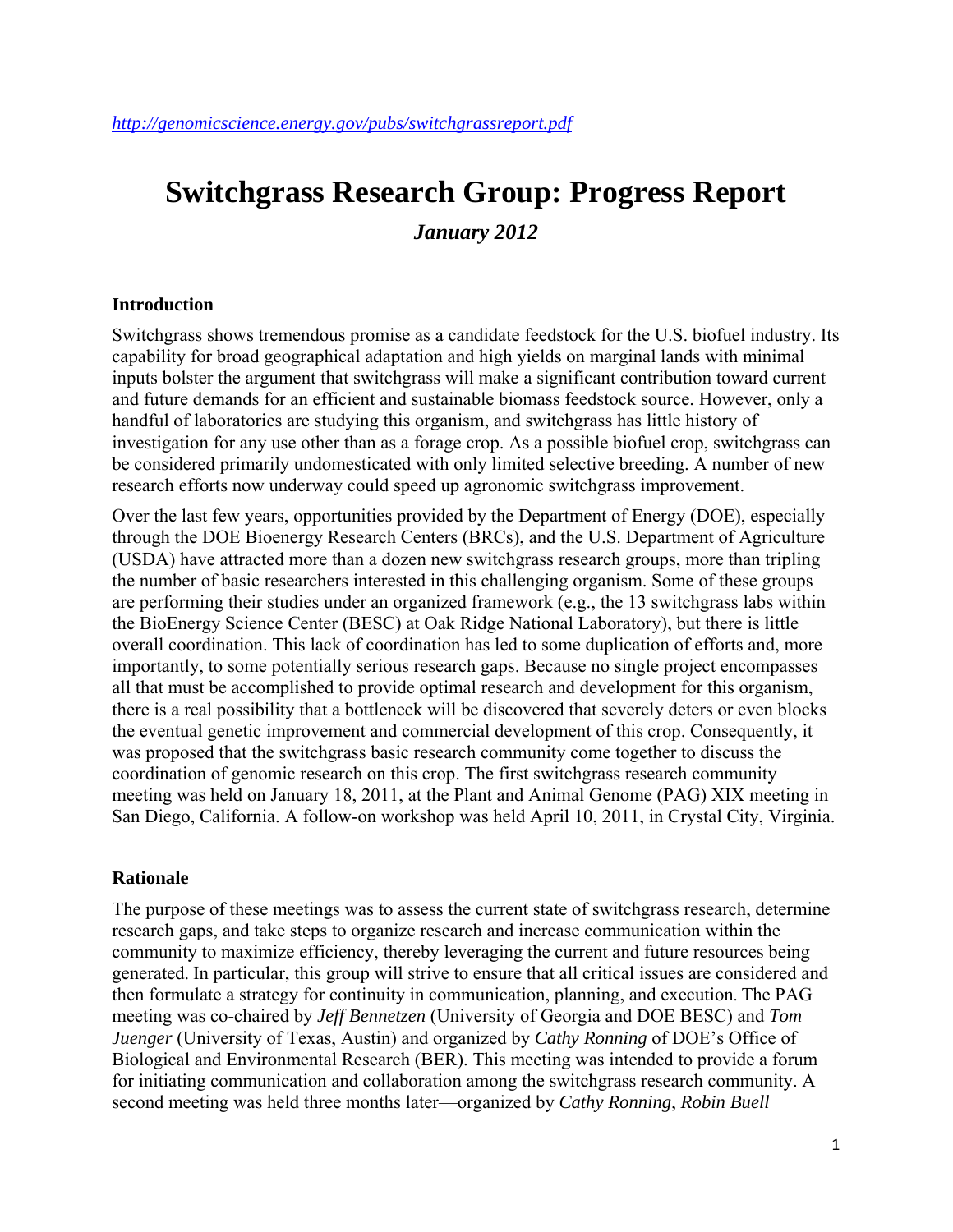(Michigan State University/DOE Great Lakes Bioenergy Research Center (GLBRC)), *Pam Ronald* (DOE Joint BioEnergy Institute (JBEI)), and *Michael Udvardi* (BESC)—to continue the dialogue with a specific emphasis on the roles of the three DOE BRCs, together with the DOE Joint Genome Institute (JGI). The anticipated outcome of these meetings is the integration of all research activities pertinent to the switchgrass genome sequencing effort into an efficient and effective plan that will enable the development of switchgrass as a biofuel crop.

## **1. PAG 2011 Meeting**

*Jeff Bennetzen* convened the meeting by providing a perspective on how other plant research communities have coordinated research. He cited an example from the *Miscanthus* community, which is highly organized and has comprehensively defined needed research areas. Working together, the switchgrass community can also identify and close research gaps and improve research efficiencies, which is this research group's main goal.

Funding agencies require a sound and scientific rationale for supporting research, and this rationale must be provided by community consensus rather than by a single or select few investigators. *Arabidopsis* was the first community to organize around research needs in this manner, followed by the maize, sorghum, soybean, and other communities. These groups have all benefited from this approach, so there is precedence for forming a working group to coordinate research and facilitate communication among members, with the incentive of leveraging funding from federal agencies.

To focus discussion in the relatively short time period allotted, participants were asked to respond to several charge questions prior to the meeting. These questions were intended to provide the organizers with a sense of the current science, along with the community's future research plans and needs, particularly in anticipation of an annotated switchgrass genome sequence. Comments varied widely among the respondents, but there was general agreement that high-throughput screening methods, high-efficiency genetic transformation, and genome-based markers are needed to most effectively use the genetic resources becoming available for switchgrass improvements ([see Appendix on p. 11](#page-10-0)).

## *Switchgrass Sequencing Status and Community Needs Discussion*

The technical discussion on switchgrass genome sequencing was framed around the question of how researchers will use the sequence. JGI's *Dan Rokhsar* led a discussion on the current status of switchgrass genome sequencing and reasonable expectations for the future. As of January 2011, JGI had 8X coverage in 454 sequence and much higher coverage in Illumina sequence of the cultivar Alamo 13. This sequence coverage is considerable, but as an outbred tetraploid, it is not sufficient for a finished, fully assembled genome. All switchgrass data (which has been publicly deposited) is being mapped onto the foxtail millet genome. This genome is being used as an organizing substrate to define localized collections of reads for a first-pass assembly.

In parallel, JGI is collaborating with several researchers to investigate diploid switchgrass genotypes as a genomic model. Because it is less complex, diploid switchgrass (e.g., *Panicum hallii*) should enable assembly of the gene space plus the surrounding genomic loci and provide useful sequence much sooner than that of the tetraploid *P. virgatum*. *Tom Juenger* is planning very dense marker sequence-based mapping with this diploid genotype (anticipated to take place in early 2012).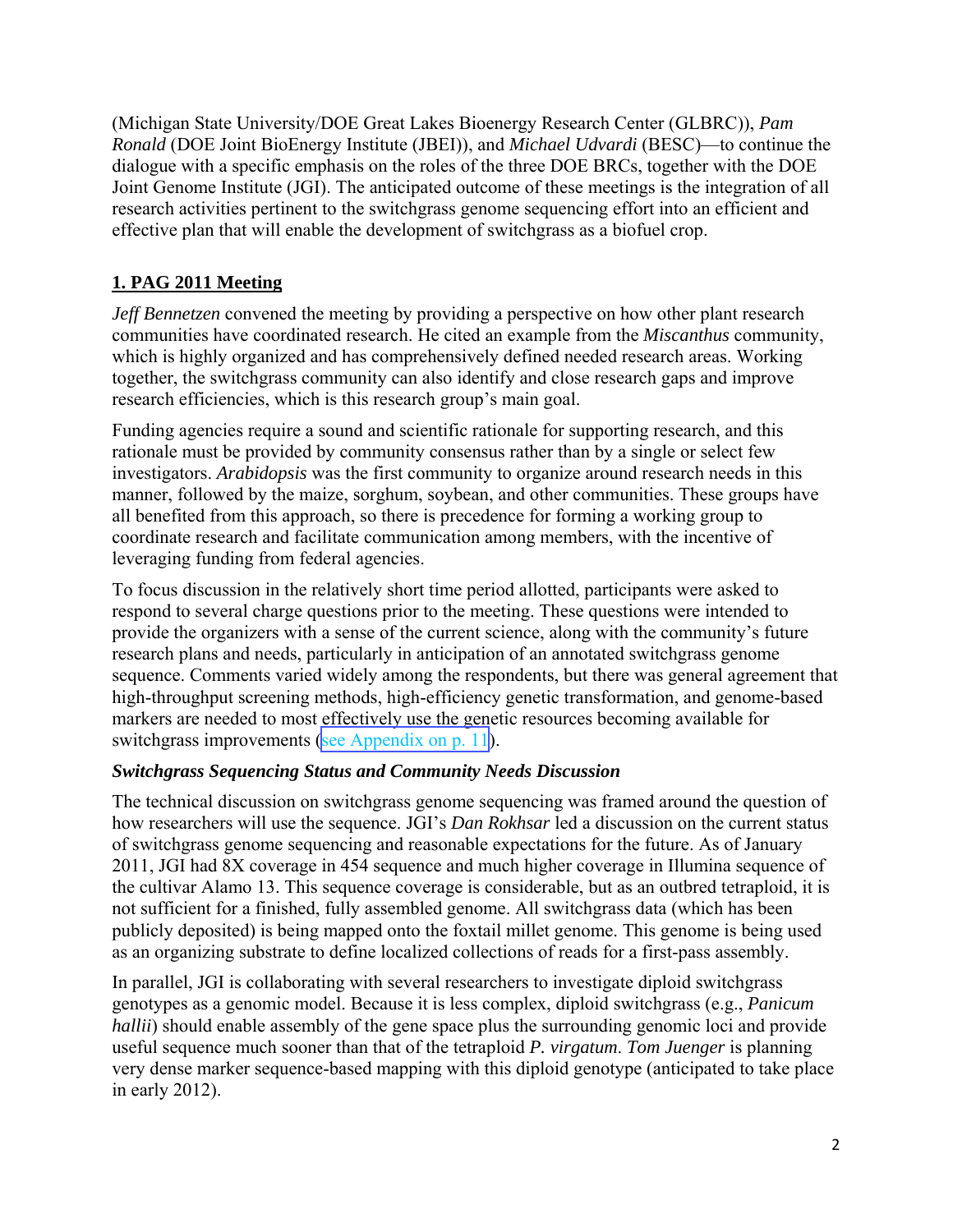Another approach is the construction of a dense genetic linkage map, which was viewed as a top priority by some group members. The AP13 x VS16 population, with more than 300 plants and 1,200 markers, is available now, but it was conservatively estimated that 50,000 markers are needed to guarantee markers every several kilobases. This approach may allow accurate parsing of genes into the separate A and B subgenomes, but would not likely provide highly accurate gene orders within chromosomes.

Given the interest and resources, it seems feasible to proceed with this approach. Additionally, separation of the two subgenomes should be possible by alignment with the foxtail millet genome, assuming local colinearity. Current switchgrass data could be aligned on top of the foxtail millet orthologs, regardless of the occurrence of rearrangements. A comparison between the diploid switchgrass *P. hallii* and foxtail millet would be informative and could be linked to genes and quantitative trait loci (QTLs).

Given that the genome sequence will be completed at least at some level, the larger question is how this sequence will be used. There are many possible approaches for assembly and analysis of the outbred, tetraploid switchgrass genome, but the optimal method should be defined by the end goal. For breeding purposes, broad genome coverage (rather than full coverage) would suffice; it is not necessary to know gene order within chromosomes, but a good subassembly that separates the two genomes would be essential.

Several genetic resources currently exist, including a highly homozygous lowland tetraploid population with simple sequence repeat (SSR) markers (*Yanqui Wu*, Oklahoma State University) and a dihaploid line (*Christian Tobias*, USDA-Agricultural Research Service (ARS)). Nearly 500,000 Sanger sequence reads exist and bacterial artificial chromosome (BAC) end sequencing is currently being provided by *Jeremy Schmutz* and *Jerry Jenkins* at HudsonAlpha. Other resources are becoming available as well. The ability to turn shotgun reads into gene models is good, but the challenge is in arranging them into larger haplotypes. Transcriptome data can be mapped onto genome sequence data as long as there is a good initial assembly. Again, the challenge will be tracking single-nucleotide polymorphisms (SNPs) to the right allele. The amount of sequencing required to resolve the A and B subgenomes, including the use of BAC end and transcript sequences and barcoding, was discussed at length. At least one researcher is developing markers, which will be mapped and then made available for marker-assisted breeding.

## *Issues to Consider/Resolve*

*Research Needs:* Meeting participants were asked to consider their future priorities and needs, particularly regarding the switchgrass genome sequence, that will enhance their research productivity. Questions included:

- How will you use the genome sequence?
- What more do you need from the genome sequence?
- How can JGI best provide this?
- How often should the switchgrass research community meet?

*Technical Issues:* As switchgrass cultivar improvement proceeds, technical issues should be anticipated and considered before problems arise (e.g., potential invasiveness caused by the release of transgenic switchgrass that is not male sterile). The resource allocation balance will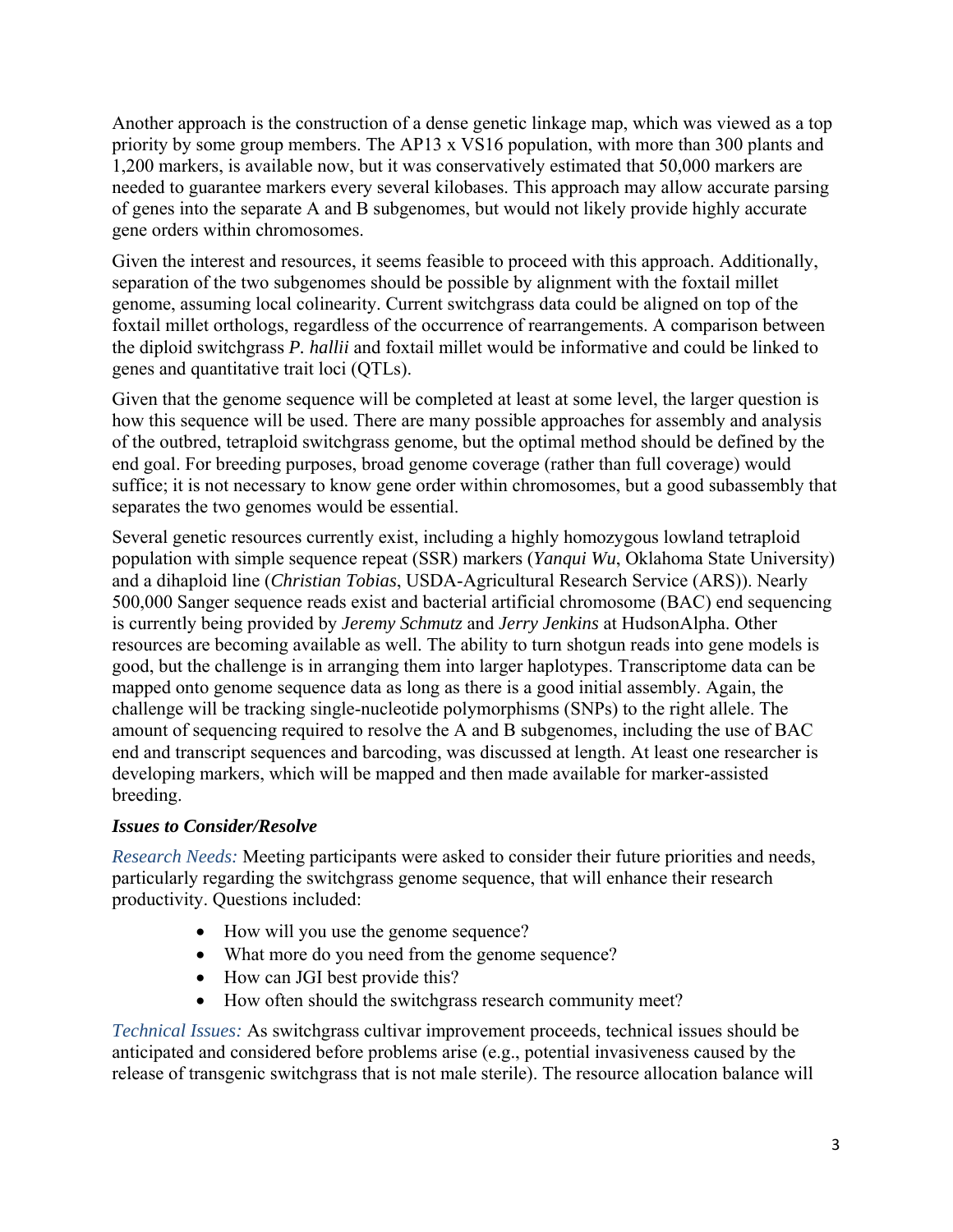change as needs change, and it was suggested that an allocation analysis be conducted on occasion to reassess these needs.

*Commercial Sector:* What role might the commercial sector play in the switchgrass research community? To determine the switchgrass community's needs, open meetings will be held and stakeholder input welcomed.

## *Summary of Action Items and Next Steps*

Throughout the discussion, the group identified several action items, which are summarized below. These include (1) forming a switchgrass executive committee, (2) defining the group's scope and expanding its mailing list, (3) evaluating the idea of an annual switchgrass meeting, and (4) creating a wiki for information sharing.

## *1. Forming a Switchgrass Executive Committee*

The creation of a switchgrass executive committee to represent the community and organize and communicate information within it was broadly accepted as a critical step. Members will be elected from within the switchgrass research community and will receive no monetary compensation for serving. The committee's size will be determined by the research priorities identified by the community, with representation from each identified research area.

The committee's job will be to identify the needs of the research community and communicate these needs to those in a position to take action. The committee's function is to organize and communicate, but not govern (e.g., the maize executive committee conducts an annual survey to ascertain community issues and communicates this information more broadly outside the community). The executive committee should organize information and communicate in a deliberate way, presenting a well-informed position that represents the research community's needs and interests to the funding agencies*.* 

An election was held during the summer of 2011, and seven representatives are now serving on the executive committee (www.switchgrassgenomics.org/exec\_committee.shtml). The committee is currently drafting a charter to clearly articulate the committee's goals and role in fostering switchgrass research.

## *2. Defining the Group's Scope and Expanding Its Mailing List*

The researchers present at this meeting primarily represented the switchgrass breeding, genetics, and genomics areas. There was a sense that broader collaborations would be beneficial to switchgrass research. Because of the diverse research interests among the participants, the group discussed creating national collaborative subgroups focused on specific research problems.

It was recognized that scientists from many areas—including agronomy, evolution, ecology, physiology, cell biology, and restoration and conservation—are also contributing to switchgrass research and may be interested in participation. The group's scope should encompass the entire spectrum, from research to release; however, it was recognized that this inclusion may come at the expense of becoming too big and unwieldy. Potentially interested groups include primary and secondary users of genomic sequence and genetic data, as well as oversight.

Opinions on the ultimate size of the switchgrass working group varied among the meeting participants. Some felt that a smaller, more focused group would be the most effective, while others believed the group should be all inclusive. In general, group membership is expected to fluctuate as research priorities evolve.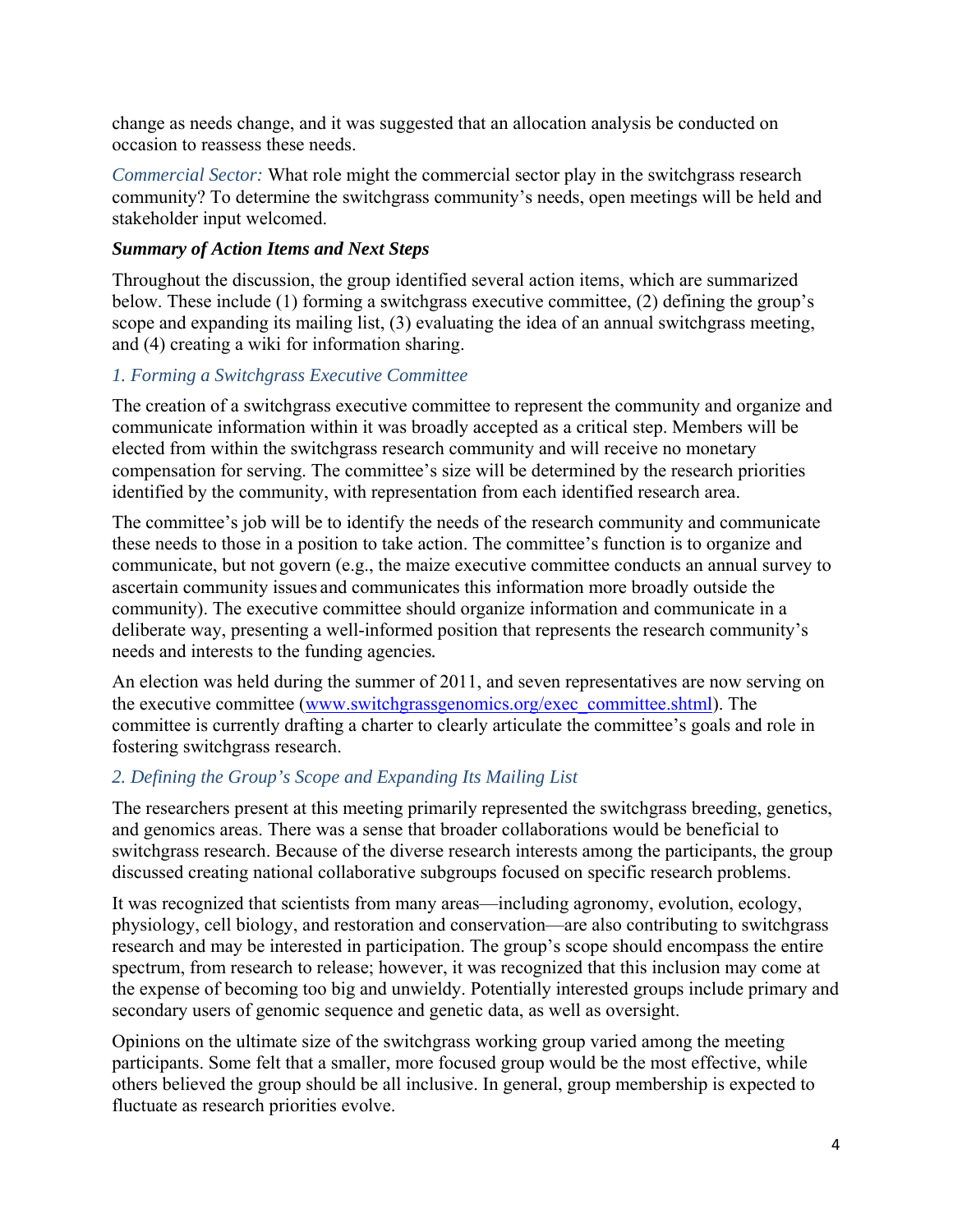A switchgrass mailing list was established during the summer of 2011 (http://groups.google.com/group/switchgrass-genetics-and-genomics?hl=en). Interested parties can sign up through a Google account or submit a request to be added at the switchgrass genomics website (www.switchgrassgenomics.org/contact.shtml).

## *3. Evaluating the Idea of an Annual Switchgrass Meeting*

It was clear from the discussion that at a minimum annual meetings will be needed to continue the communication and coordination efforts begun here, but opinions varied on the need for more frequent gatherings. Meeting as part of a larger workshop or conference, such as this initial workshop at PAG, would be ideal for some but not all members of this group. The diversity of research interests represented indicates a similar diversity in conference attendance. An option is to have a stand-alone meeting at an outside location, such as the centrally located Noble Foundation, but this possibility needs to be weighed against the higher costs generally incurred by such an approach. Presentations from the various researchers should definitely be on the agenda. Such presentations would provide more background information for discussion as well as opportunities for collaboration and coordination. Options will need to be reevaluated as research and resource needs evolve.

## *4. Creating a Wiki for Information Sharing*

A community resource such as a dynamic website or a wiki that fosters information exchange and helps elucidate key community goals would be extremely valuable. A real-time informationsharing site where meeting notes can be displayed and revised (e.g., a wiki), to be set up and administered by the community, was proposed. During the summer of 2011, a switchgrass genomics website was developed and hosted at www.switchgrassgenomics.org/index.shtml. This website is currently being maintained by *Robin Buell's* group at Michigan State University.

## **2. April 2011 Meeting**

A second switchgrass community workshop was held on April 10, 2011, in Crystal City, Virginia, in conjunction with the joint meeting of the DOE Genomic Sciences Awardees/USDA-DOE Plant Feedstock Genomics for Bioenergy Awardees. With representatives from each of the three DOE BRCs and JGI present, as well as switchgrass researchers funded by the joint USDA-DOE program, this workshop focused on the roles of the BRCs in the switchgrass genome sequencing effort and their collaborations with JGI. BER's *Cathy Ronning* began the meeting with an overview of the switchgrass genome community organizing efforts, followed by USDA-ARS's *Christian Tobias* with a recap of the initial PAG meeting, and then presentations by representatives from each of the BRCs and JGI/HudsonAlpha. The meeting concluded with a discussion of needs and next steps to move the community forward.

## *Great Lakes Bioenergy Research Center*

*Mike Casler* reported on GLBRC research, which focuses on the genetic improvement of switchgrass, translational genomics, and the utilization of genomic information from maize to design more efficient genetic improvement systems. This work includes the development of DNA marker selection systems for increasing biomass yield, decreasing lignin and etherified ferulates, and selection of late flowering survivors.

Near-term GLBRC goals are focused on developing new switchgrass varieties as efficiently as possible. Identifying the genes responsible for endogenous genetic variation in lignin and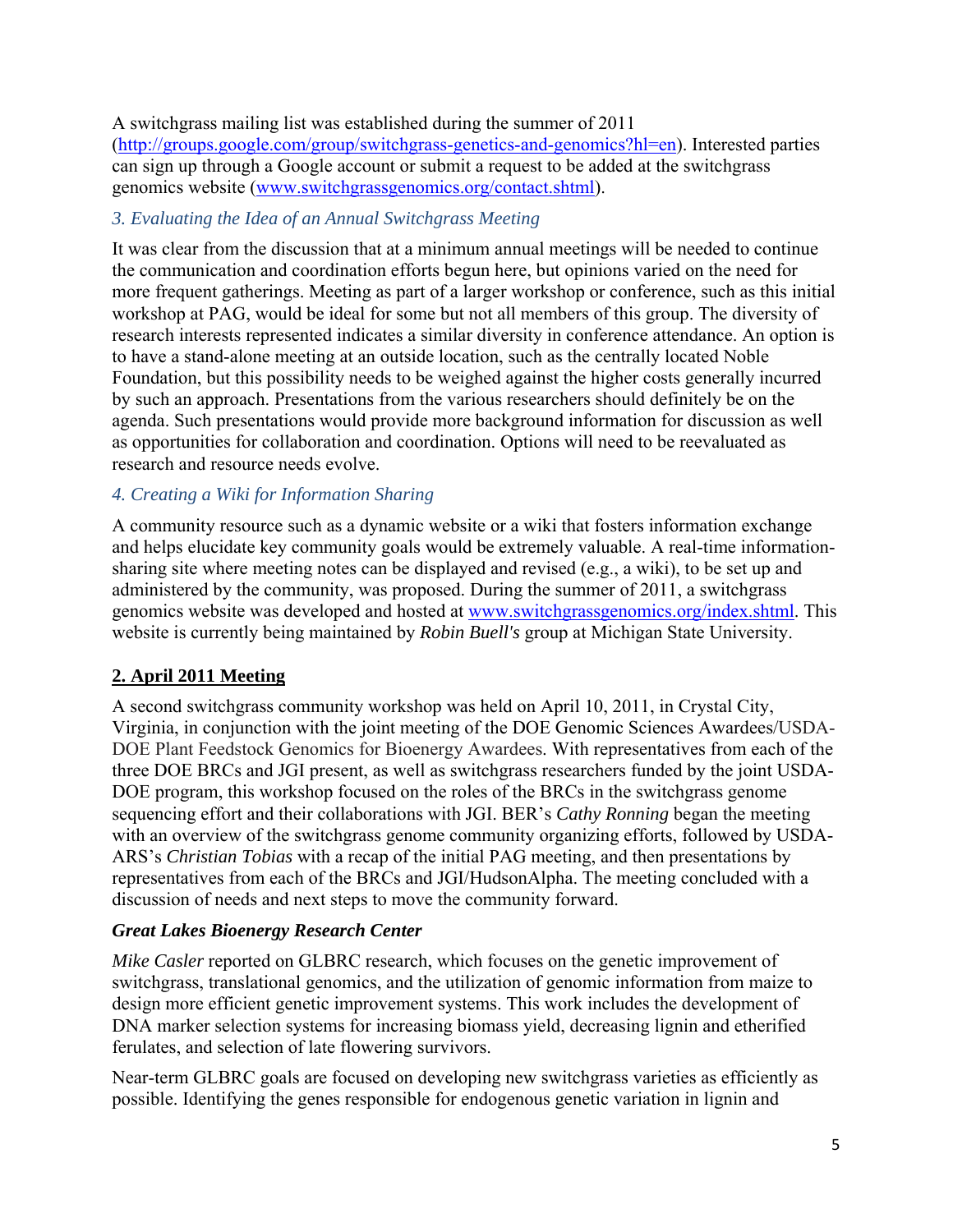understanding the regulatory factors involved is facilitating the effort to decrease lignin concentration in the plant. GLBRC is also developing late flowering switchgrass that does not produce seed in Wisconsin; selection is taking place in 2011 and 2012 for additional switchgrass populations.

Gains in biomass yield were made over the last 10 years, but this gain has leveled out. GLBRC is now utilizing genome sequences from both maize and switchgrass to design and test new and more efficient DNA marker selection systems, including SNP and SSR markers. Switchgrass mapping populations and association panels are in progress and will use marker-trait associations to develop improved varieties.

Results from the genetics and genomics analyses will feed into GLBRC research on increasing conversion efficiency. This work takes advantage of the endogenous variation for lignin that is present within various switchgrass accessions to select for plants with reduced lignification, thereby increasing microbial access to cell-wall carbohydrates. Again, knowledge of the regulatory genes responsible for lignin reduction will strongly impact this area of research.

*GLBRC Genomics Needs:* To fulfill the goal of improved switchgrass varieties, *Mike Casler* noted two critical items that will be required of the genome sequence: (1) ability to align sequences to a reference genome, and (2) unequivocal assignment of alleles to one of the two subgenomes. These achievements should allow the separation of true allelic variation as well as the ability to discriminate between subgenome duplication and tandem gene duplication.

## *Joint BioEnergy Institute*

*Pam Ronald* reported on using rice as a model to obtain insights into switchgrass as well as investigate switchgrass directly. JBEI's research is focused on identifying BACs containing cellwall and stress-related genes such as non-RD kinases, ethylene response transcription factors, glycosyltransferases, and glycosylhydrolases. Switchgrass BAC libraries were constructed to establish long-range connectivity among genomic sequences, obtain full-length sequences of coding and regulatory regions, differentiate homeologs and paralogs, and use in comparative analysis with other grass genomes. Libraries were constructed from the lowland cultivar Alamo, clone AP13, with 100K clones providing 16X coverage of the haploid genome. The HindIII/BstY1 libraries have low organellar contamination based on qPCR-based BAC library screening; pools, superpools, and filters for these libraries are available to the research community. Using rice-specific primers with a 10% success rate, they identified candidate switchgrass expressed sequence tags (ESTs), designed primers, and were able to extract the relevant BACs from switchgrass BAC pools.

From full-length sequences of 134 BACs, JBEI scientists were able to identify more than 300 cell-wall and stress-related genes, which were added to the switchgrass Affymetrix chip. In addition, HudsonAlpha/JGI has generated 360,000 BAC end sequences for a total of 7.2Mb for 47 randomly selected BACs. The repetitive sequence content, which accounts for approximately 26% of the sequence, was found to be mostly Class I transposable elements.

Five hundred switchgrass genes have been added to the Rice Phylogenomic Database to initiate a grass phylogenomic database, with a Gbrowse feature for switchgrass. Colinearity analysis with other grasses was conducted, resulting in the finding that switchgrass is most closely related to sorghum and maize, followed by rice and then *Brachypodium*.

*JBEI Genomics Needs: Pam Ronald* noted that a finished switchgrass genome will enable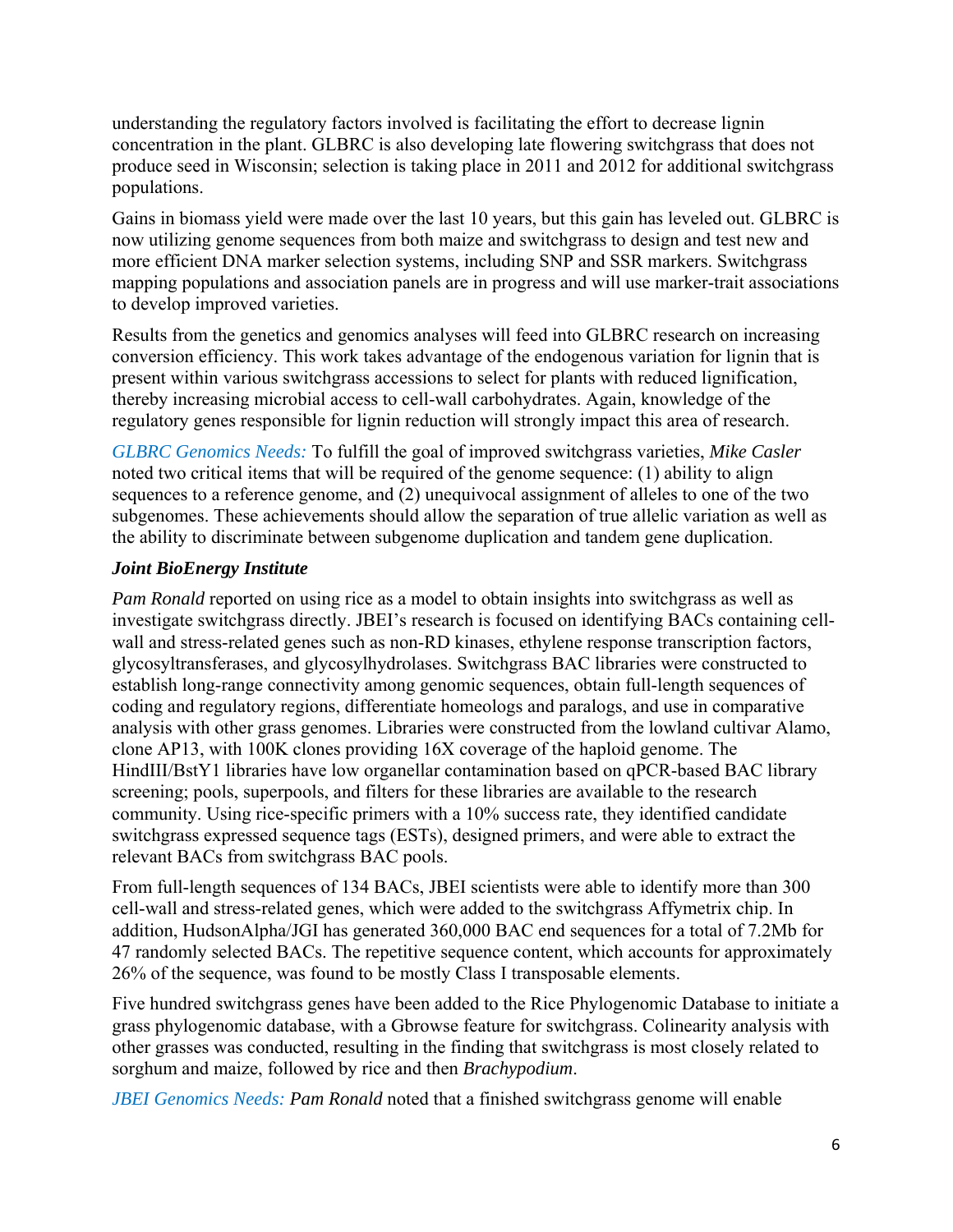- comprehensive and accurate estimation of cell-wall and stress-related genes,
- functional analysis of the aforementioned genes of interest,
- whole genome expression profiling of transgenic switchgrass expressing stress tolerance and altered lignin, and
- whole genome gene network analysis.

Additional JBEI needs include lines capable of self pollination, a pathosystem for *Botrytis* and *Puccinia*, and a publicly available database for access to newly generated switchgrass data.

Informatics needs include the establishment of a composite switchgrass network that is larger and more accurate than individual datasets. An example is RiceNet, a probabilistic functional gene network of rice containing 50 million data points and 23 types of datasets from five different species.

## *Bioenergy Science Center*

BESC's goal, according to *Michael Udvardi*, is to develop improved switchgrass varieties with lower recalcitrance and higher ethanol yields from biomass while also retaining excellent agronomic traits. Towards this goal, BESC has developed several genetic and genomic tools. These include tools for gene expression and transgenics, clone libraries, gene sequence databases, genetic markers, mapping populations, and genetic maps. These resources have been used to characterize genetic diversity among switchgrass populations and map traits of interest. Work is ongoing to create mutagenized populations and construct physical maps.

BESC has several gene-centric projects as well, including the generation of ESTs from the switchgrass cultivars Alamo AP13 and Summer VS16. Using Newbler and PAVE, 120,000 unigenes were assembled from transcript and cDNA sequences. A switchgrass Affymetrix chip has been constructed with 120K probe sets. Additionally, a switchgrass Gene Expression Atlas is in progress with RNA-seq analysis in parallel. SNP discovery in AP13 vs. VS16 is ongoing.

*BESC Genomics Needs:* The genome sequence, according to *Michael Udvardi*, would provide the following resources, thereby facilitating BESC's work toward developing switchgrass cultivars with reduced recalcitrance:

- Complete set of genes for comprehensive studies, including high-quality annotation of coding sequences (CDSs), untranslated regions (UTRs), and promoters. (Question: How many contigs and how long do they need to be to achieve this goal?)
- Complete genome sequence with gene order and orientation, which would be extremely valuable. The alignment of switchgrass to foxtail millet is a good approximation but error prone. Fine mapping requires knowledge of precise marker location on the genome sequence.
- High-throughput marker system, requiring sequence from multiple genotypes for marker development.

## *Joint Genome Institute/HudsonAlpha*

JGI's goal, according to *Jeremy Schmutz* (HudsonAlpha), is to produce an accurate reference sequence for switchgrass cultivar AP13. They aim to capture and order the gene space on each chromosome via mapping. Switchgrass genomic resources currently available from JGI/HudsonAlpha include BAC end and fosmid end sequences, 454 runs, and older Illumina datasets; sequencing of 221 BAC clones is in progress.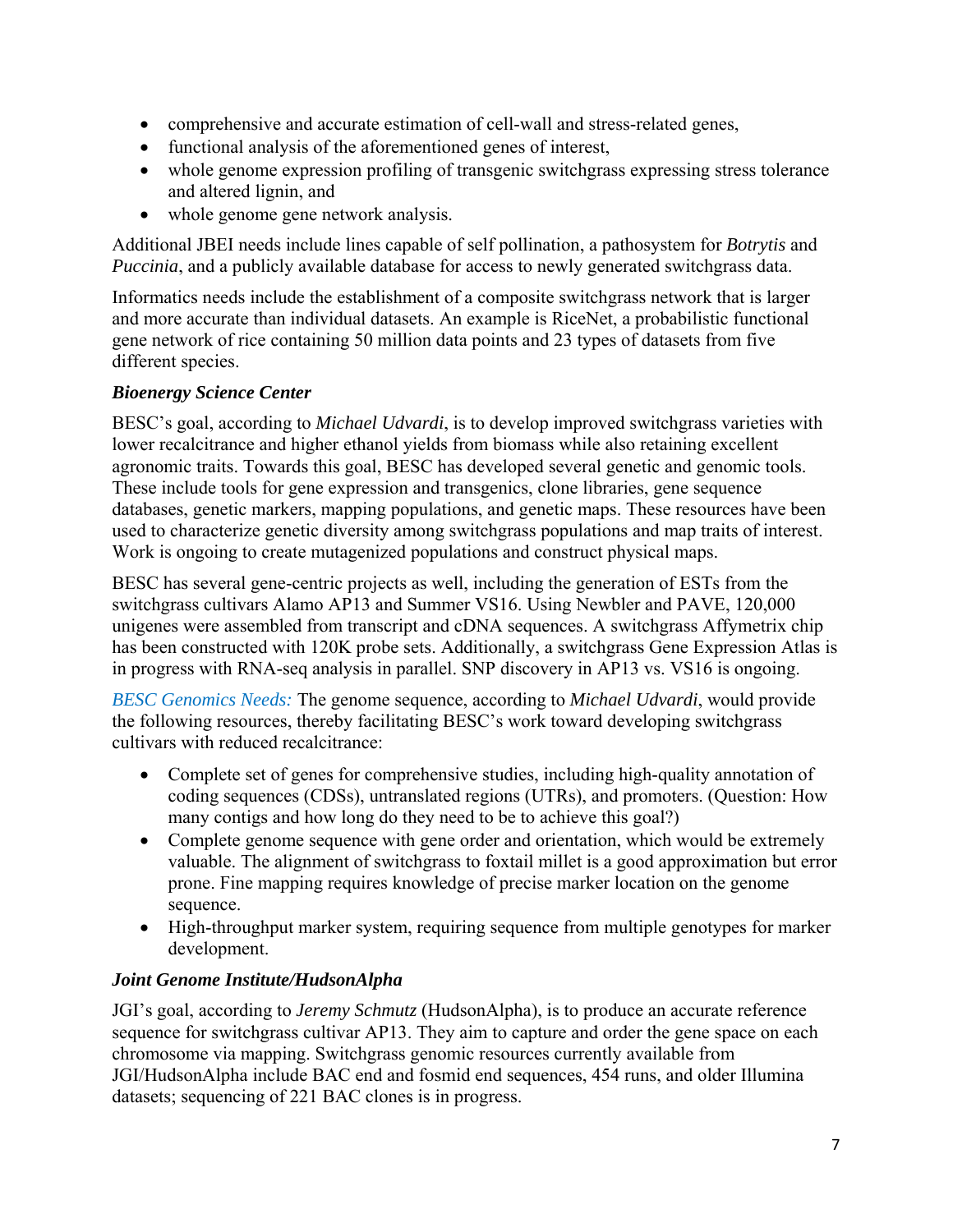*Jeremy Schmutz* reported that the switchgrass A and B subgenomes differ by 2.5% and, inferring from analysis of 3' UTRs, alleles differ by 0.5%. Inspection of 24mers in Illumina data show that some regions on each subgenome are not shared, some regions are present in both A and B genomes, and some regions are shared between both.

The current Newbler assembly is composed of 8.3X linear 454 data and with N50 = 2.9kb, but for breeding efforts, knowledge of how much is collapsed among the subgenomes and how much is separated is critical. Based on Sanger ESTs and BAC end sequences, much of the gene space is separated in the 454 assembly. The proposed strategy is to separate haplotypes by sequencing BAC pools and then use these sequences to sort out the Illumina whole genome shotgun (WGS) sequence. A pooled BAC map could then be constructed to localize the subgenomes. Aligning 340 Mb of switchgrass assemblies to the foxtail millet genome usually, but not always, reveals the two subgenomes.

The challenge will be in taking this assembly from gene-scale contigs to chromosome-scale maps. One approach may be to use clone paired-end information. Colinearity is expected between the subgenomes and the genomes of foxtail millet and other grasses, but correctly linking alleles with subgenomes may be problematic. Large-scale linking and mapping will be needed to separate alleles into their respective subgenomes. An AP13 x VS16 mapping population is available that would be suitable for building a large binned map, and there are 40K contigs containing genes that need to be localized. Additional data and algorithms are needed to improve assembly, and even 1 Mb scaffolds would require several thousand markers to ensure proper placement.

A possible mapping scheme would be to identify informative SNPs in each contig through a brute force resequencing strategy. This strategy would involve deep shotgun sequencing of VS16 and aligning the reads to the AP13 genome sequence. Then, the  $F_1$  offspring would be sequenced to 2X depth and loci mapped to chromosomes by cosegregation.

Another option involves the diploid species *P. hallii*. The 454 and Illumina-only assemblies are in progress, but these are highly fragmented and need additional resources. *P. hallii* is the same ploidy as foxtail millet and is highly inbred, so it is not directly useful for resolving the subgenomes in *P. virgatum*. However, since the two species shared an ancestor several million years ago, it might be useful for the local assembly and will be more straightforward than AP13.

*Jeremy Schmutz* highlighted several other potential resources that include

- Physical linkage: Laser capture microdissection (LCM), next-generation sequencing (NGS), BAC fingerprint map, and optical map.
- Genetic linkage: Develop array for 40K SNP makers and type them on a large population to build a dense genetic map.
- Ordering on *P. hallii* or other diploid *Panicum*.
- Additional sequencing resources that can be produced (new Illumina datasets, additional linear 454 coverage, low coverage Sanger sequencing, directed sequencing from combined BACs and WGS for QTLs and other regions of interest to the BRCs).

## *Next Steps: Moving the Community Forward*

*Shawn Kaeppler* (University of Wisconsin) led a discussion to formulate concrete plans for moving this newly organized switchgrass community forward. Several reasons were articulated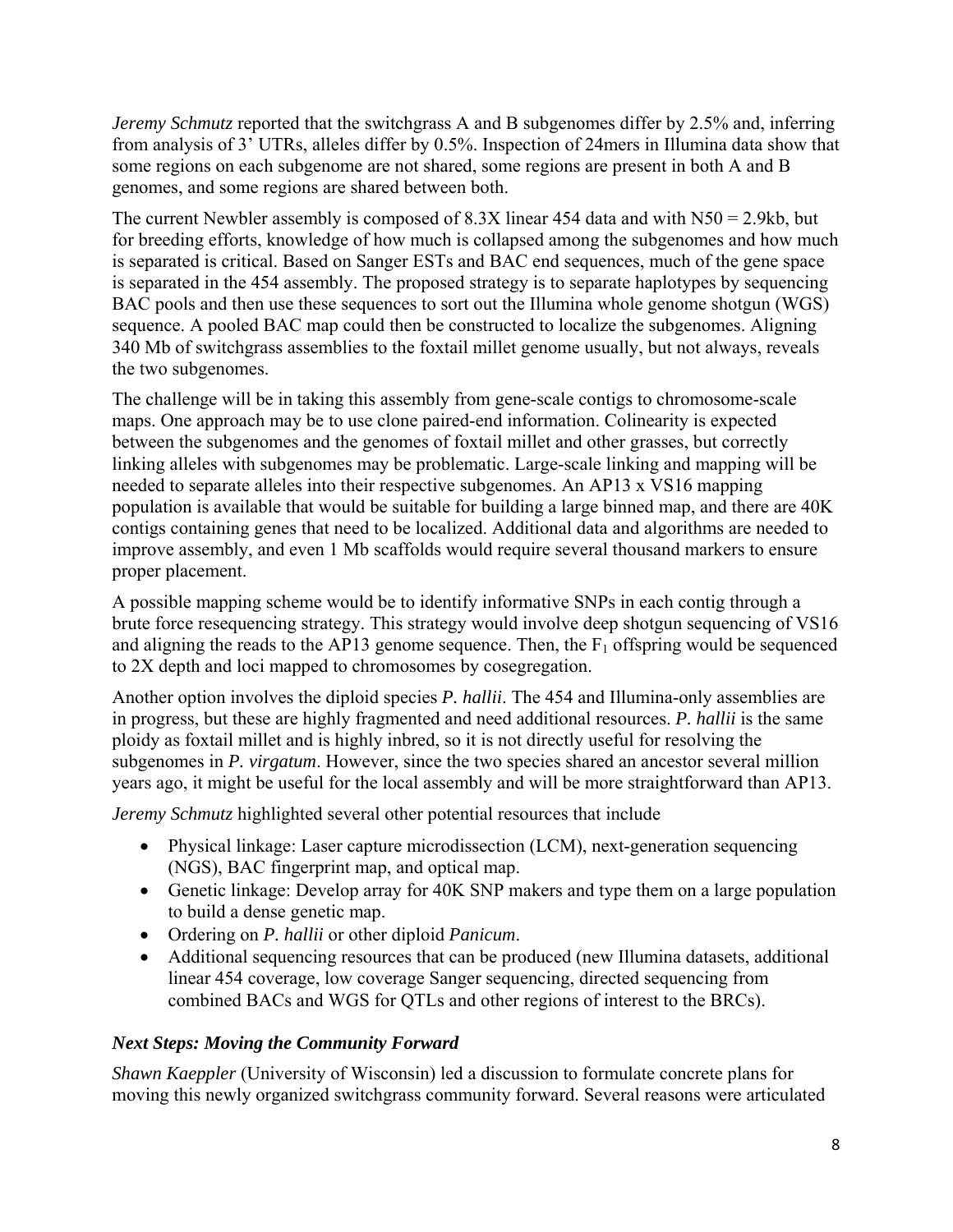for developing and implementing an action plan: Funding agencies have invested in switchgrass sequencing and want to see its maximum utilization; the research community wants to use genome sequence information for switchgrass improvement, but the best approach for achieving this goal has not been clearly defined; and funding agencies would like a process put in place that allows a unified switchgrass community voice to emerge.

 With these reasons in mind, as well as the needs outlined in the previous sections, several action items were discussed and are outlined as follows.

## *1. Mobilize a Process to Elect a Switchgrass Executive Committee*

Based on the ideas proposed and supported at the PAG meeting, an initial plan was put in place for electing motivated individuals to serve as an inclusive, unbiased voice of the community. To identify potential community members, request nominations, and hold the election, an ad hoc committee was composed of *Jeff Bennetzen, Christian Tobias, Pam Ronald* (who volunteered to initiate the process), and *Robin Buell* (who offered to make a Google group mailing list from the initial PAG mailing list and additional names from this meeting. *Christian Tobias* was appointed to organize the executive committee.

Criteria for the Switchgrass Genetics Executive Committee (SGEC) were defined. The elected committee will be composed of approximately six members who serve staggered, three-year terms, with term length to be determined by vote in the initial election. The elected committee will draft bylaws to be approved by community vote, identify community research priorities and needs, and organize regular research meetings.

As mentioned previously, seven representatives were elected in the summer of 2011 to serve on the SGEC (www.switchgrassgenomics.org/exec\_committee.shtml). The committee is developing a charter and holding regular bimonthly teleconferences. A meeting at PAG in January 2012 has been arranged.

## *2. Develop and Maintain a Community Website*

The community website will be a basic portal for information dissemination and communication among members of the switchgrass research community and provide access to public sequence data and genetic resources. *Robin Buell* volunteered to oversee and maintain the website through a neutral URL (www.switchgrassgenomics.org). PDF files of previously mentioned presentations have been posted on this site. Through this website, the SGEC is working toward improving information dissemination to the entire community.

## *3. Produce a White Paper on Switchgrass Genetics/Genomics and Future Needs*

A white paper or review and perspectives paper that documents the current state of switchgrass genetics, genomics, and the potential uses of these resources, published in a refereed journal, would provide a valuable outreach component for the community. This effort, which was initiated at the April 2011 meeting and involved the collaboration of several switchgrass research community members, resulted in a recent publication in *The Plant Genome* (Casler, M. D., C. M. Tobias, S. M. Kaeppler, C. R. Buell, Z.-Y. Wang, P. Cao, J. Schmutz, and P. Ronald. 2011. "The Switchgrass Genome: Tools and Strategies," *The Plant Genome* **4***(3)*, 273–82). (Reference link: www.crops.org/publications/tpg/abstracts/4/3/273.)

## *4. Identify Priorities and Collaborations to Improve Currently Available Sequence*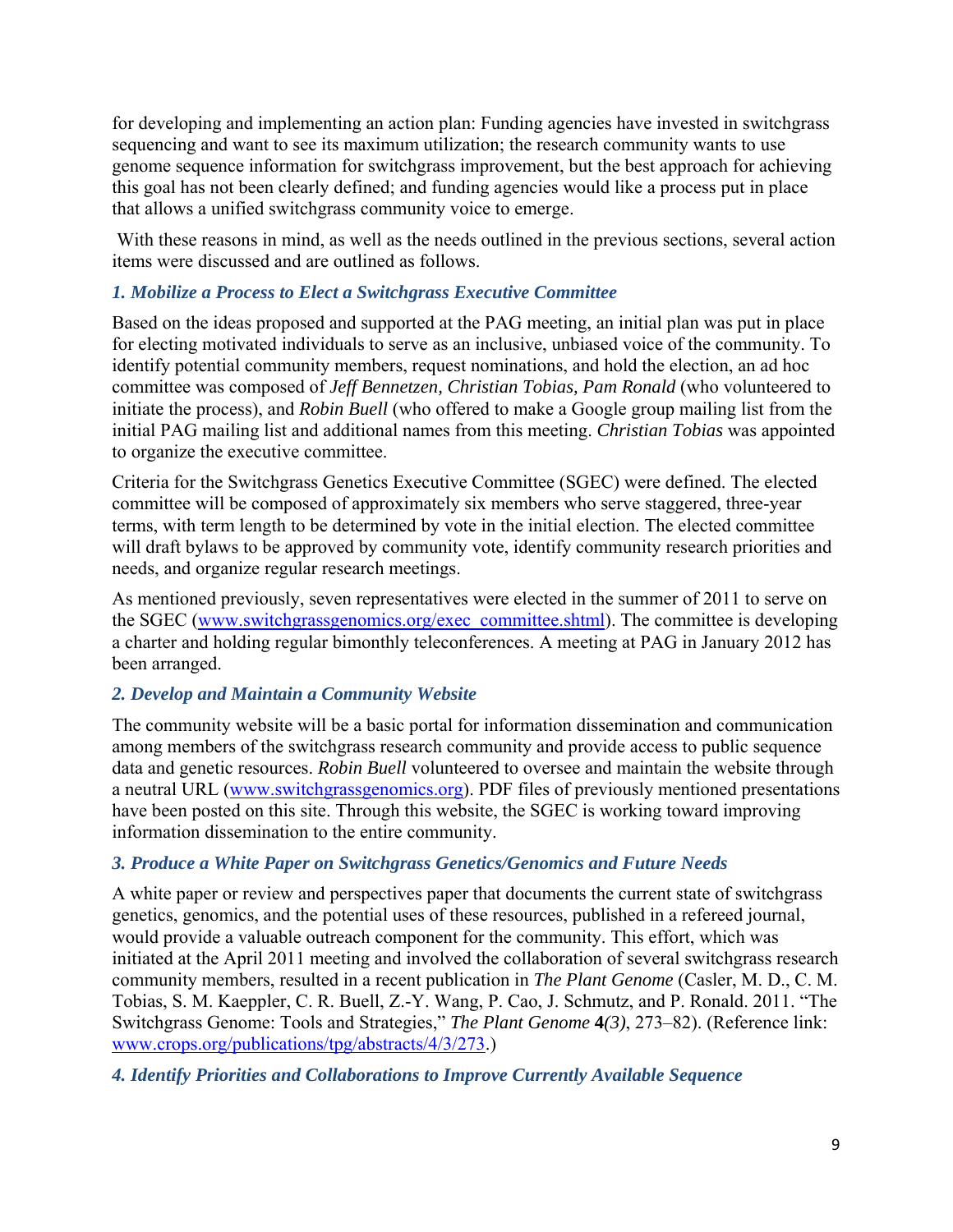Since obtaining and maintaining a reliable seed source for selected accessions is quite difficult for switchgrass, a standard protocol for confirming the genotype of accessions is needed. This information is critical for the correct interpretation of genetics and 'omics studies. Cryopreservation is successful in some species, and a switchgrass study has been initiated at the Noble Foundation.

Switchgrass breeders have clearly stated that for switchgrass genomics resources to be effectively used in their programs they must be able to separate alleles and discriminate between subgenomes. The question of how many progeny would be needed to separate out the linkage groups elicited discussion and varied opinions. One idea put forth, to create a nested association population, would require large amounts of field work.

There should be a process in place to track and facilitate progress in the genome sequencing effort. As part of this process, several priority activities were suggested including assembly, subgenome identification, annotation, exome assembl(ies), genotyping resources, and expression resources. Other priorities will surely be identified as sequencing and research progresses.

## **Summary**

Since the first organizing meeting in January 2010, a switchgrass community website and mailing list have been established, the SGEC has been elected, and at least two meetings are being planned for 2012. A switchgrass review and perspectives paper has been published. The switchgrass genome sequencing effort is progressing well, with annotated contigs and localized alignments to foxtail millet. There is an effort to reach out to switchgrass researchers from other disciplines such as ecology to develop a broad, well-rounded community. Importantly, the community now has a structure and organization that will enable the best possible science from the switchgrass genome sequence.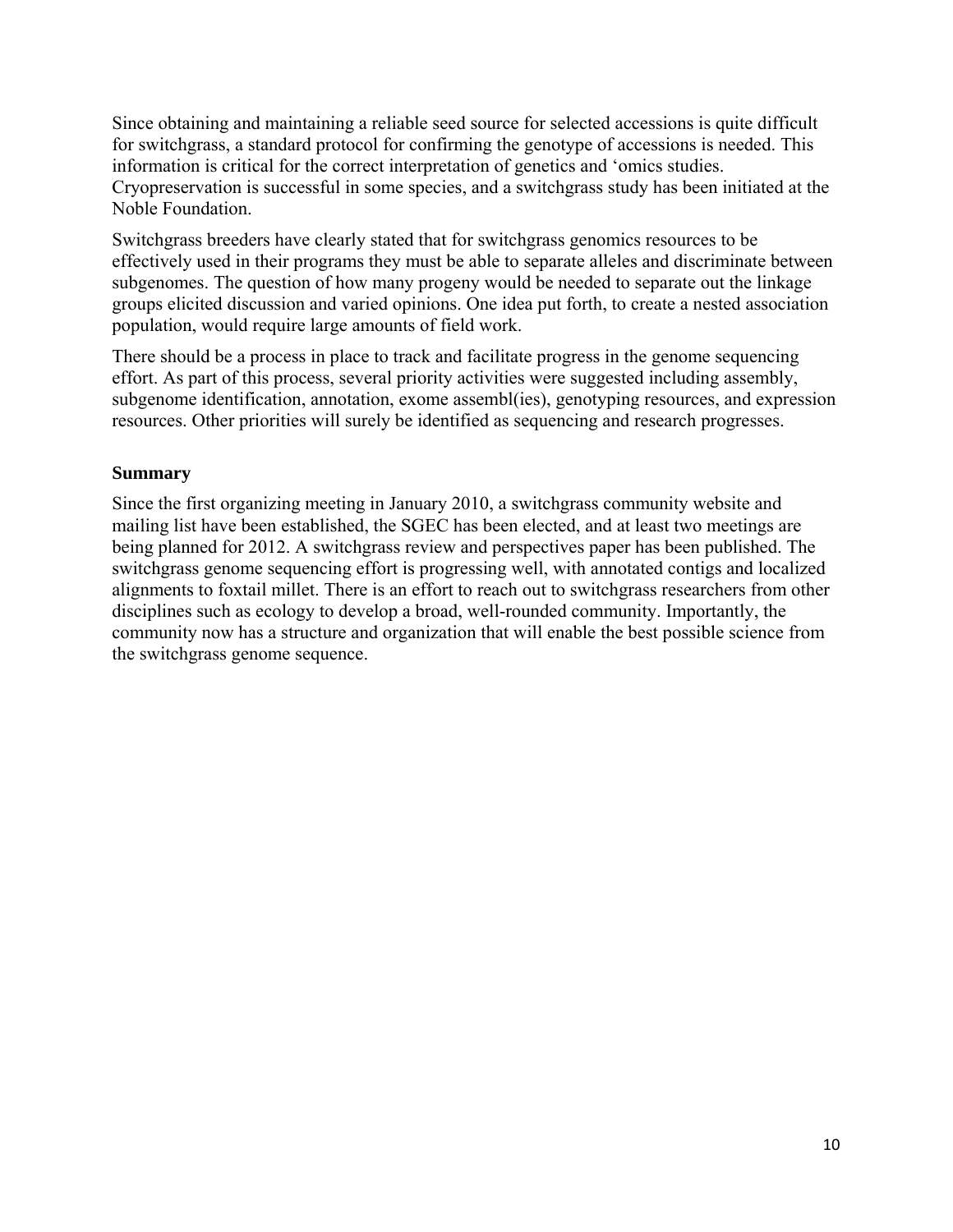# <span id="page-10-0"></span>**Plant and Animal Genome XIX Meeting**

*January 2011*

# **Responses to Charge Questions**

Participants were given seven charge questions prior to the organizational meeting on the development of switchgrass as a study system and target for improvement as a bioenergy crop. This meeting was held on January 18, 2011, at the Plant and Animal Genome XIX meeting in San Diego, California. Responses to the charge questions were collated and compiled into relevant categories, described here, although there was significant overlap and synergy between several of the responses.

#### *1. What type of research is your laboratory doing currently on switchgrass?*

**Basic biology** and **molecular biology** provide the foundation, tools, and resources for other research areas. Fundamental studies on seed dormancy, germination, enzymology, and cell-wall metabolism, including cell-wall traits affecting conversion into biofuels, are ongoing in several laboratories. Transformation of switchgrass with rice gene(s) to improve deconstructability is under development, as is the generation of switchgrass bacterial artificial chromosome (BAC) libraries that will be useful for analysis of the genome sequence ([see responses to charge](#page-14-0) question 6 on pp.  $15-16$ ).

**Breeding** efforts continue and use a combination of both conventional field-based and molecular techniques. Both upland and lowland types are of interest, and methods employed for characterization include molecular markers, progeny testing methods, and recurrent selection. Traits of interest include improved germination, quality, biomass yield, disease resistance, and reduced lignification. The development of new, improved cultivars is the ultimate goal, and methods to attain this goal include the development of experimental synthetics, inbred lines for hybrid cultivar development, and haploids.

Breeding strategies are intimately associated with **genetics**. Respondents reported work on genetic mapping (association mapping, linkage mapping, and quantitative trait locus (QTL) mapping) for selected agronomic traits related to biomass yield. Development of molecular markers such as simple sequence repeat markers (SSRs) and single-nucleotide polymorphisms (SNPs) are critical for mapping and diversity studies. Respondents also reported on the development of heterotic gene pools and hybrids and on cytogenetic studies (e.g., fluorescence *in situ* hybridization (FISH) and karyotyping).

The rapidly expanding field of **genomics** is evident in the types of current research reported by the respondents. Genome-wide selection and candidate gene analysis is being performed in many laboratories to identify and validate genes involved in lignification, cell-wall metabolism, defense response, and many other bioenergy-relevant traits. Several 'omics technologies are being employed (transcriptomics, metabolomics, and genomics) as well as comparative phylogenomics to identify switchgrass homologs of key genes from rice and other more well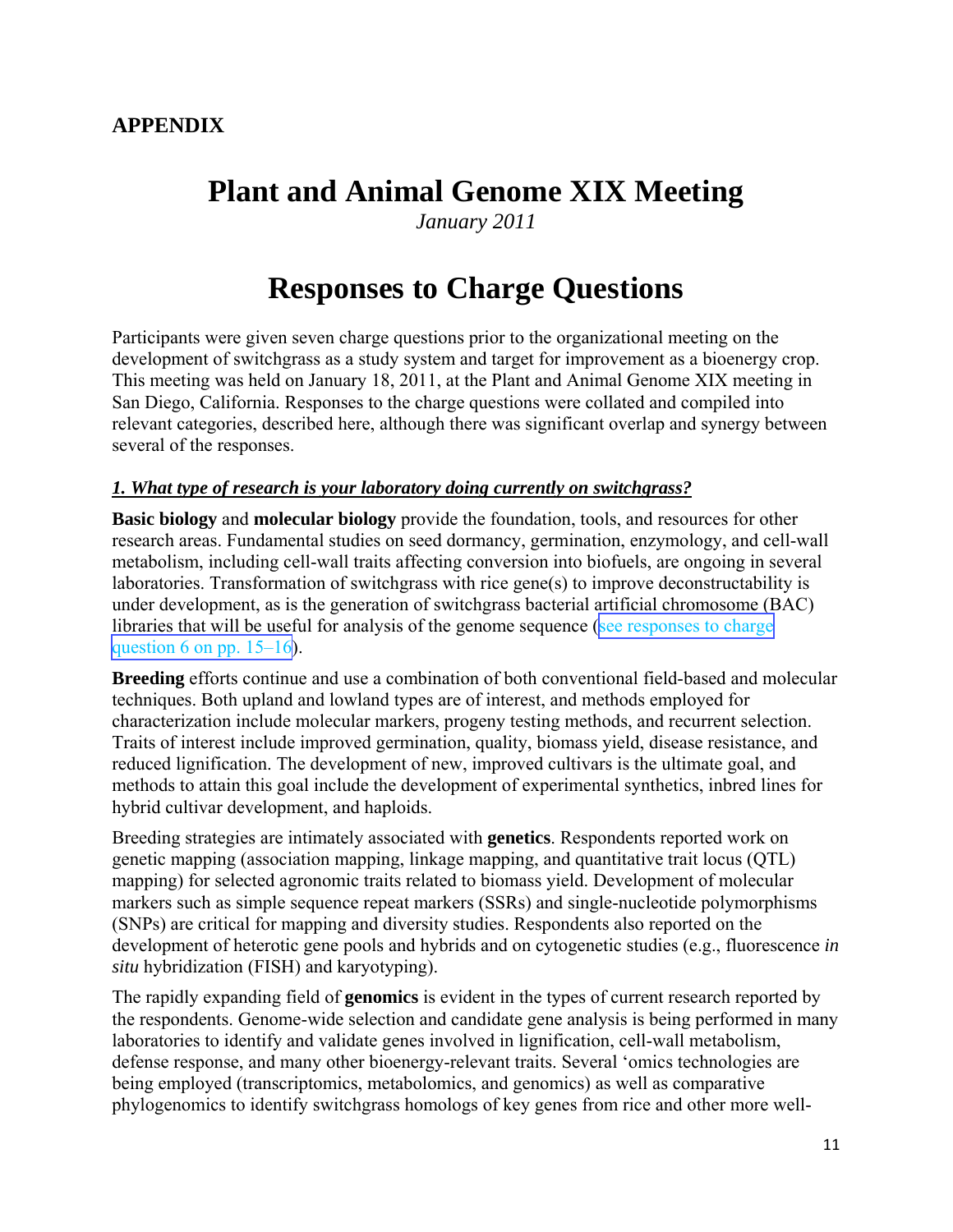studied grass species. Genome structure and gene organization, reduced representation sequencing for genotyping, identification and characterization of microRNA populations, and simulation modeling were also noted.

Another interesting area of switchgrass study is **evolution and adaptation**. Research on the origins of polyploidy, ecotypes, and regional diversification are being conducted, and issues of regional and local adaptation to abiotic stresses (including drought tolerance, winter hardiness, and switchgrass-insect interactions) are being addressed. The development of tools and resources for studying local adaptation in the diploid switchgrass relative *Panicum hallii* is ongoing, as well as modeling yield performance under future predicted climate scenarios.

## *2. Results to date?*

In the area of **basic and molecular biology**, respondents reported increasing understanding of the molecular mechanisms controlling seed dormancy and germination. The genes and proteins important to germination, plant development, and lignification have been cloned and characterized. A real-time fluorescent assay for caffeic acid O-methyl-transferase (COMT; a key enzyme in the lignin biosynthetic pathway) has been developed. Switchgrass genotypes that differ in cell-wall properties were characterized for cell-wall accessibility and ethanol production. Cinnamyl alcohol dehydrogenase (CAD) proteins, which function in lignin biosynthesis and plant stress response, have been biochemically characterized, and a CADsilenced switchgrass was developed. Progress was reported in the construction of two highquality switchgrass BAC libraries, each containing 101,376 clones with an average insert size of 144 and 110 Kb, respectively; pools and superpools have been generated for both.

Switchgrass **breeders** reported results on diversity, population development, and cultivar releases. Biomass yields were found to vary widely between sites, and some cultivars had better establishment across these different marginal sites. There were also significant differences in disease resistance and biomass yield between ecotypes. Eight regional gene pools for cultivar deployment have been identified, and improved populations have been developed. Biomass yield was increased by approximately 10% between 2000 and 2006, a new lowland switchgrass— 'Cimarron (SL 93 2001-1)'—was released in 2008, and an array of 19 new synthetics has been created and tested in more than 10 locations in Oklahoma, Texas, Arkansas, and Kansas.

Several new **genetics** resources have been developed and established by the switchgrass research community. A large set of SSR markers was developed and published in 2010, and new mapping populations from *P. virgatum*, including a QTL mapping population, are being developed. An expressed sequence tag (EST)-SSR map of switchgrass has been constructed. QTL and association mapping projects are ongoing. Primary and secondary centers of switchgrass diversity and two primary lowland and three upland gene pools have been identified. Microsatellite (SSR) diversity analysis has been conducted.

In the **genomics** arena, efforts to identify candidate bioenergy-relevant genes are underway. A quantitative polymerase chain reaction (PCR)-based high-efficiency screening method has been established to identify switchgrass orthologs of key rice genes. One hundred eighty-three BACs carrying potential cell-wall-related sequences have been identified, and most have been fully sequenced; annotation and analysis are in progress. Forty-seven random BAC clones have been analyzed for repetitive regions and gene organization and integrated with existing rice databases of glycosyltransferases, glycosylhydrolases, and kinases. Transcriptome analysis of 'Summer'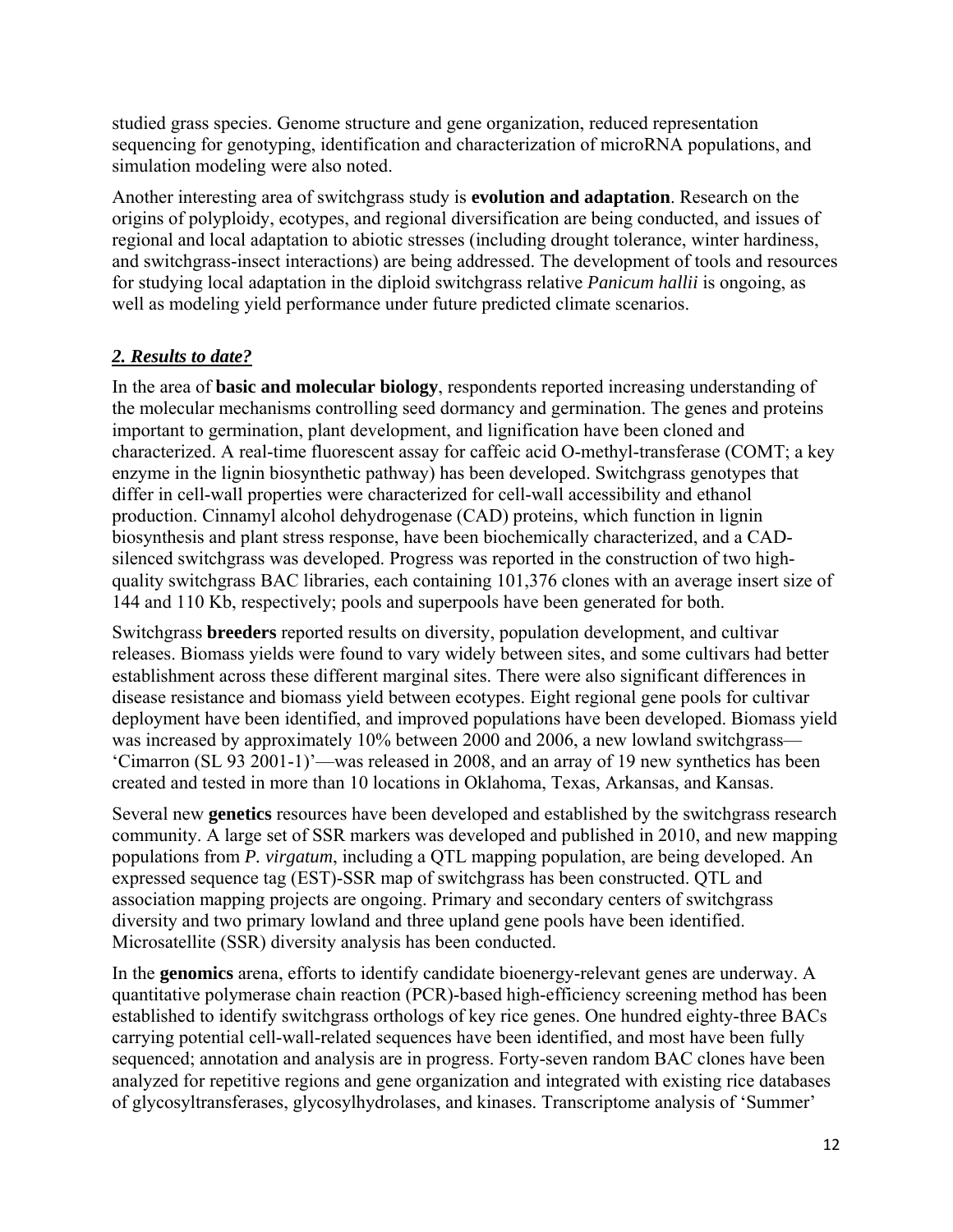crowns and rhizomes using 454-FLX is complete; assembly and annotation is in progress and is expected to be available in 2011. Restriction-site associated DNA (RAD) sequencing and RNAseq methods are being developed for *P. virgatum* and *P. hallii* to study population structure and conduct genetic mapping and gene-expression studies in these species. ESTs are being sequenced by 454 from normalized *P. hallii* cDNA libraries constructed of various tissues and environmental conditions. In collaboration with the Department of Energy's Joint Genome Institute, 454 and Illumina short sequences are being generated from this species for genomic tool development. Over 50 million small RNA reads have been generated from different switchgrass tissues subjected to various stresses, and 20 families of conserved miRNAs, some of which are novel and switchgrass specific, have been identified. The chloroplast sequences of 'Summer' and 'Kanlow' cultivars are available.

The effect of latitude and longitude on **adaptation** and agronomic traits has been quantified. *P. virgatum* clonal replicates and the "Albany" mapping population ('Alamo' x 'Kanlow'  $F_1$ ) are planted under rainout shelters. Physiological and transcriptome data will be collected during the summer of 2011 to determine drought tolerance and related parameters.

## *3. Do you collaborate, and if so, with whom?*

Collaborations were documented with 39 institutions throughout the United States, including academic, government, and private:

Affymetrix, Santa Clara, CA Appalachian State University, Boone, NC Ceres, Inc., Thousand Oaks, CA Clemson University Genomics Institute, Clemson, SC Cornell University, Ithaca, NY Creighton University, Omaha, NE Ernst Conservation Seeds, Meadville, PA HudsonAlpha, Huntsville, AL Joint Genome Institute, Walnut Creek, CA Kansas State University, Manhattan, KS Michigan State University, East Lansing, MI Oklahoma State University, Stillwater, OK Oklahoma State University Biobased Energy Center, Stillwater, OK Rutgers University, New Brunswick, NJ Samuel Roberts Noble Foundation, Ardmore, OK Sandia National Laboratories, Albuquerque, NM South Dakota State University, Brookings, SD Texas A&M University, College Station, TX U.S. Department of Agriculture (USDA)-Agricultural Research Service (ARS), Albany, California USDA-ARS, Ithaca, NY USDA-ARS, Kingsville, TX USDA-ARS, Lincoln, NE USDA-ARS, Madison, WI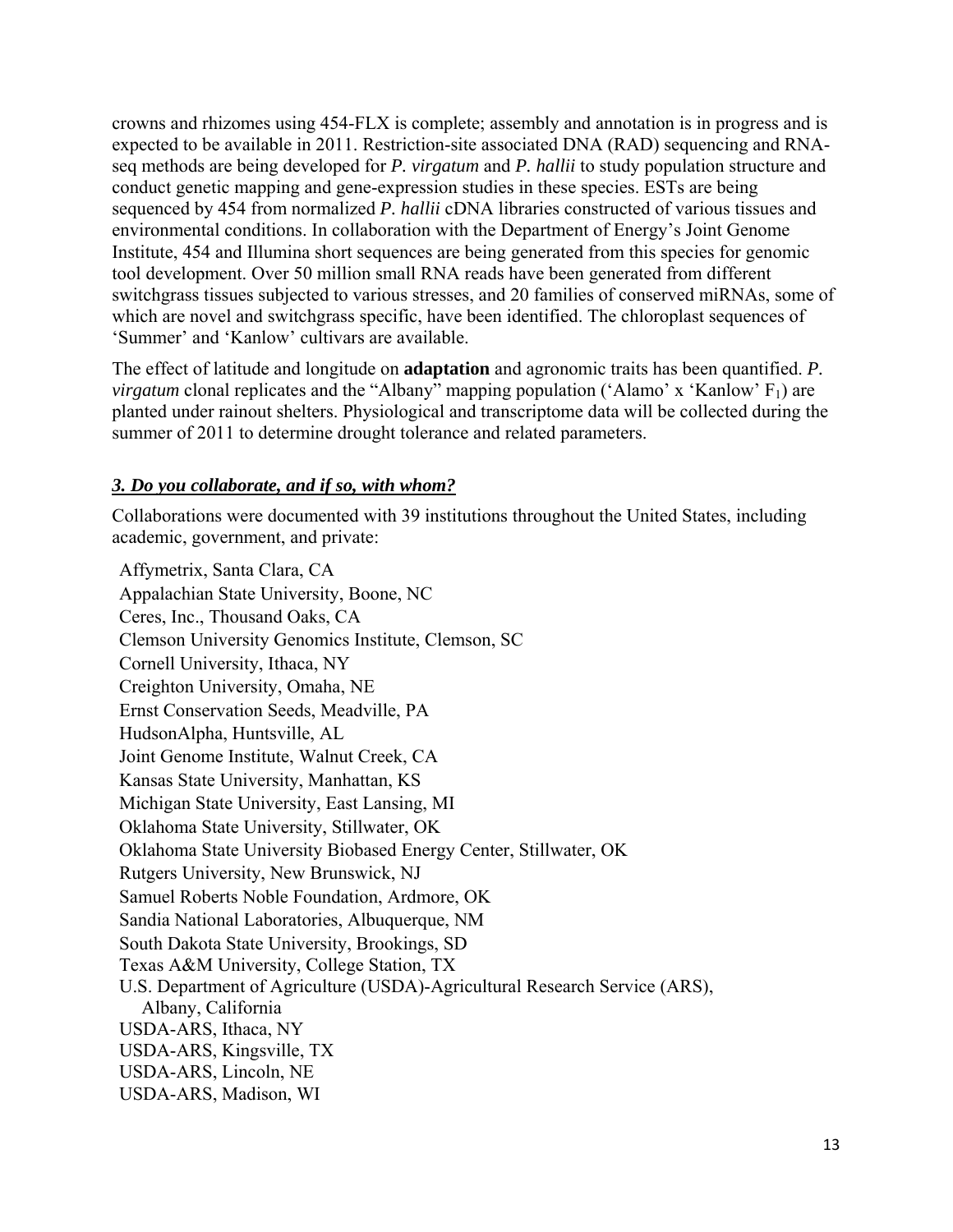USDA-ARS, Peoria, IL USDA-ARS, St. Paul, MN USDA-ARS, Temple, TX USDA-ARS, University Park, PA University of Arkansas, Little Rock, AR University of California, Berkeley, CA University of California, Davis, CA University of Georgia, Athens, GA University of Minnesota, St. Paul, MN University of Nebraska, Kearney, NE University of Nebraska, Lincoln, NE University of Nebraska, Omaha, NE University of Oklahoma, Norman, OK University of San Diego, San Diego, CA University of Texas, Austin, TX University of Wisconsin, Madison, WI

## *4. What are your goals, and when do you hope to achieve these goals?*

The **breeders** contended that cultivar improvement is always needed and is ongoing. They visualized combining traits and using marker-assisted breeding and haploids to develop new cultivars, with a commercial switchgrass hybrid being developed by 2020. An antibody-based protein chip for phenotyping, the development of markers and diagnostics to phenotype cell-wall traits in germplasm, and the identification of conserved and novel microRNAs were seen as short- to midterm goals for **genetics** research.

The generation of basic **genomics** knowledge for the improvement of switchgrass as a feedstock for biofuels is the underlying theme, and integration of translational genomics into functional genomics for traits of relevance to bioenergy, such as the regulation of cell-wall metabolism, follows. Development of a pipeline to scaffold Illumina data onto available 454 and EST resources is a short-term goal, with eventual data incorporation into gene regulatory networks and functionality studies. Genome-wide selection should be implemented soon, followed by gene discovery, SNP development, and marker selection for reduced lignin. Cloning and characterization of other key genes and proteins is anticipated within the next 3 to 5 years. Using computational and proteomics tools, identification and characterization of genes involved in traits such as defense response and stress tolerance will occur over a longer timeframe.

Improved understanding of the **evolution** of modern switchgrass is seen as a feasible goal within 1 to 2 years, and understanding the control of winter hardiness and mechanisms of resistance to potential insect pests should be accomplished within the next 3 to 5 years. Other midterm goals include functional validation of individual disease-resistance genes and the identification of microRNAs associated with drought, salinity, cold, high temperature, and nutrient stress. Understanding of how genetic variation impacts **adaptation** in natural populations should ultimately lead to the breeding of agronomically suitable cultivars.

## *5. What are your future plans for switchgrass research?*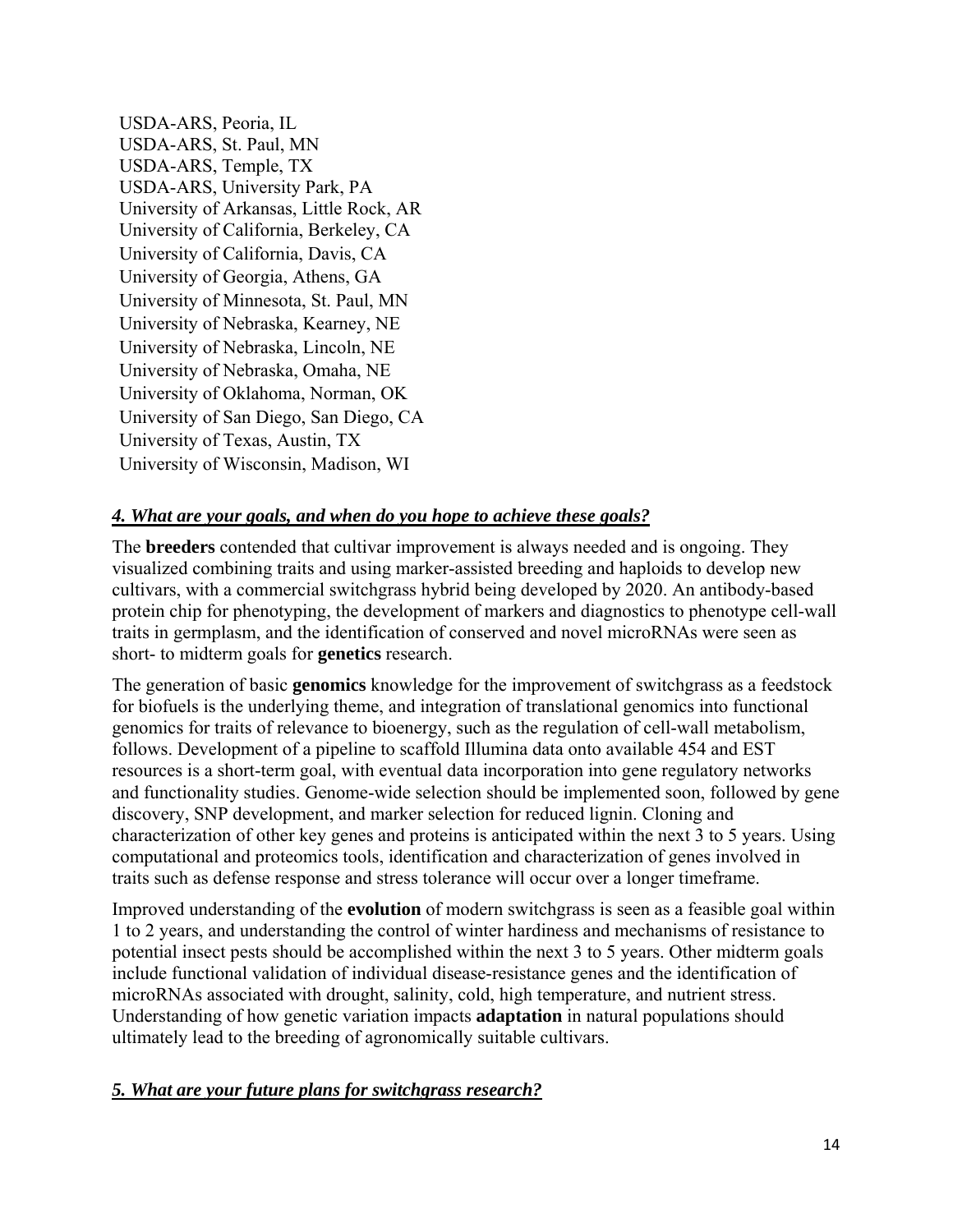<span id="page-14-0"></span>Future plans for **basic and molecular biology** research in switchgrass include the examination of lateral root formation through the analysis of gene expression and cell-wall content and the transformation of switchgrass with promising genes from other grass species. Potential diseaseresistance genes will be tested in rice and used to engineer disease-resistant switchgrass. Further insights into traits impacting the conversion of switchgrass biomass into biofuels are anticipated.

In the area of **breeding and genetics**, the goal is to translate basic research into improving switchgrass as a bioenergy crop. High-throughput phenotyping and diagnostics are being developed to quickly and efficiently screen lines for traits such as cell-wall properties, biofuel yield and quality, stress tolerance, nitrogen-use efficiency, and reduced lignification. Development of molecular markers for diversity studies and their direct application to breeding programs is planned. These markers are needed for QTL-based, marker-assisted selection; association and linkage mapping; genome-wide selection; and genotype-by-sequencing (GBS) strategies and to provide empirical data on linkage disequilibrium in breeding material and on the practicality of association mapping. Development of hybrid and synthetic cultivars using fieldbased breeding and molecular tools such as molecular markers will be pursued, as well as the development of heterotic gene pools.

**Genomics** analysis will be used to provide insights into bioenergy-relevant traits, and ultimately traits that impact the conversion of switchgrass biomass into fuels. Analysis of gene expression and genome structure are ongoing and will continue. Candidate gene analysis and association mapping with SNPs in these candidate genes, for traits such as the regulation of cell-wall biosynthesis and lignin concentration, are planned. Genome-wide selection, coupled with simulation modeling and methodology development, will facilitate breeding efforts. Posttranscriptional gene regulation controlling biomass production and stress tolerance characteristics will be investigated further. Continuing annotation of the switchgrass genome and the enrichment of existing phylomic databases such as the rice glycosyltransferase, glycosylhydrolase, and kinase databases with switchgrass data will enhance genomics tools available to switchgrass researchers.

Studies on **evolution and environmental adaptation,** such as polyploidy, ecotypes, regional diversification, and stress studies, will continue. Also of interest is identifying potential disease resistance candidate genes, testing these genes in rice, and using validated genes to engineer switchgrass lines resistant to the potential pathogens *Puccinia* and *Botrytis.*

## *6. What research needs or gaps do you see that, if filled, would facilitate your work and that of the research community as a whole?*

Significant research needs and gaps were identified in all topic areas. For **basic and molecular biology**, work is needed on basic reproductive biology, including self-incompatibility, pollenlongevity, post-zygotic compatibility, interploidal crosses, and other hybridization barriers. An efficient transformation method for switchgrass is essential to further work in improving switchgrass cultivars using transgenics. As an essential sideline to these efforts, practical regulations to enable research on transgenics, such as gene flow studies, are needed.

For **breeding and genetics** efforts to move forward, an annotated genome sequence will be needed as well as increased bioinformatic efforts to translate genomic and transcriptomic data into forms useful for breeding. Systematic germplasm collection and characterization representing the genetic diversity of the species/genus needs to be established, in coordination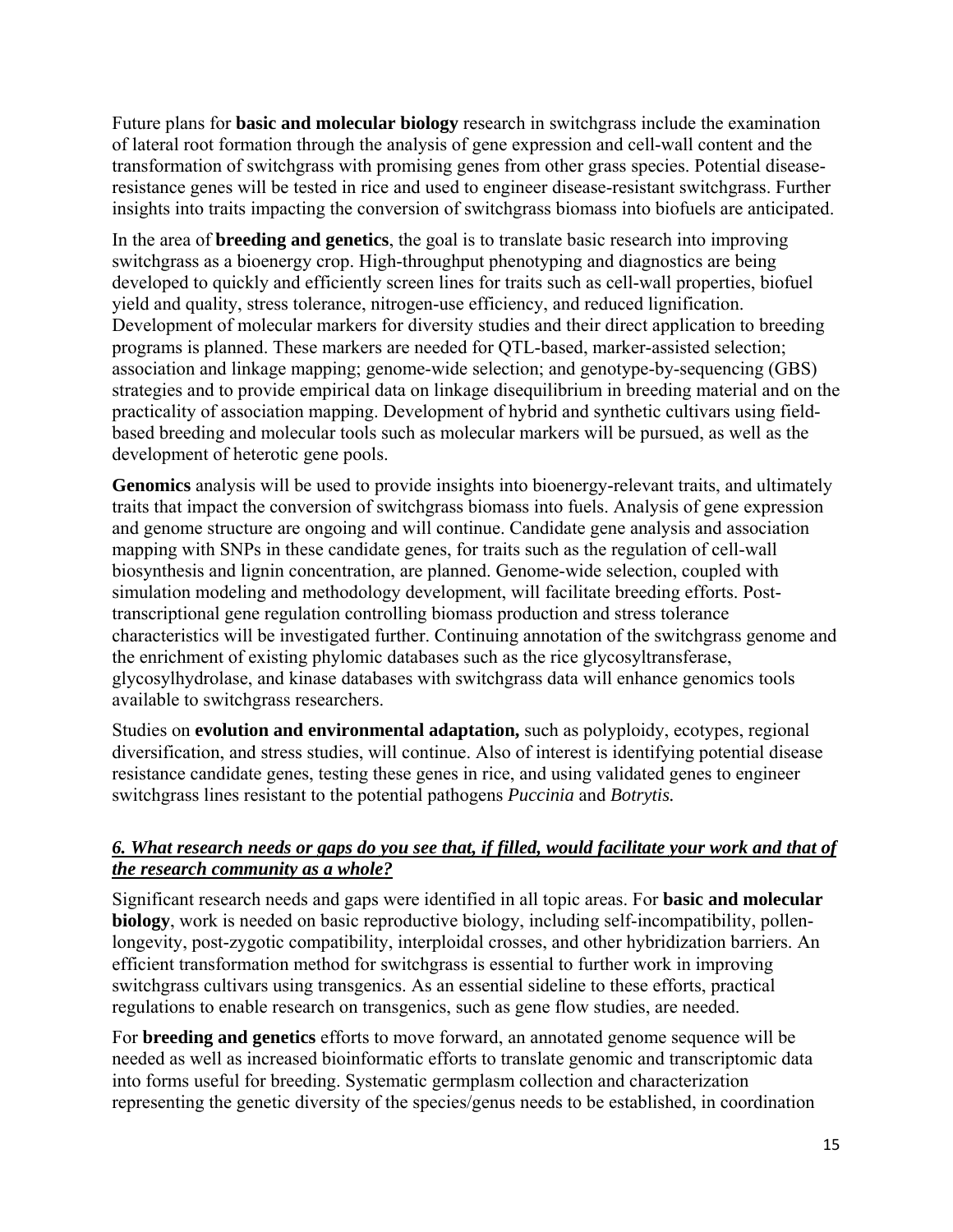with USDA's National Plant Germplasm System (NPGS). There is currently no efficient way to screen germplasm. High-throughput phenotyping methods for biofuel quality traits, drought tolerance, nitrogen-use efficiency, and other traits are greatly needed for genomic selection and would dramatically improve the speed of the breeding process. These phenotyping methods will require an increased capacity for field trials that will accommodate the large mapping populations needed to assess phenotypic response in a multi-environment field trial network. A cultivar testing network managed by a public agency could be established. Also needed are highthroughput SNP analysis platforms, the ability to map markers or QTLs to specific chromosome homologs, and methods to analyze polyploidy and gene expression in tetraploid switchgrass.

First and foremost in the **genomics** arena, calls for a full-scale, reliable reference genome sequence or genome representation were voiced. Among other things, a switchgrass reference sequence would allow GBS strategies and mapping and annotation of smRNA reads and targets. Resequencing and gene space assembly efforts could then extend to other switchgrass cultivars and related species such as *P. hallii* for comparative studies. A gene expression atlas or gene catalog for switchgrass would facilitate the translation of results from other organisms. Badly needed are bioinformatic efforts to translate genomic and transcriptomic data into forms useful for breeding such as the correspondence of traits to sequence information, which is required for genomic selection.

A multi-environment field trial network is needed to study genotype-environment interactions as well as the **evolution and adaptation** of traits to a changing environment. A pathosystem should be established for profiling the potential switchgrass pathogens *Puccinia* and *Botrytis*. As noted above, gene flow studies are needed to enable responsible research on transgenic switchgrass, and practical regulations need to be instituted.

## *7. What community tools or resources (e.g., website, database, newsgroup, mailing lists, annual meeting, stock center) would facilitate your work or the growth of the switchgrass community?*

All respondents agreed that **website and database accessibility** are critical components to facilitate switchgrass research. Forward thinking about this issue will be necessary, especially on how best to develop web-based systems for handling the deluge of newly generated data (e.g., genomics, transcriptomics, and proteomics) that provide relatively easy access to all researchers. Some of the specific types of databases and analyses that would be useful are a SNP database, tools to perform comparative analysis of switchgrass genes with other more well-studied grasses, data storage for first draft and finished annotations of genome and full-length BAC sequences (in collaboration with HudsonAlpha), and Gbrowse. This aggregate genomics database/website, parts of which are in the development phase, should integrate all relevant phenotypic, genotypic, expression, and sequence information such as "SoyBase", and be made easily accessible. This site should also be a place to share genotypic and phenotypic data from multi-environment field trial networks, similar to the Barley CAP project "The Hordeum Toolbox" (http://hordeumtoolbox.org/).

In general, the respondents felt that a **newsgroup or mailing list** would be helpful for sharing plant material and protocols, coordinating field work, and providing updates on resources. A web-based forum would be useful for collecting, cataloging, distributing, and communicating research information, similar to the forum in use by the U.S. wheat and barley scab initiative